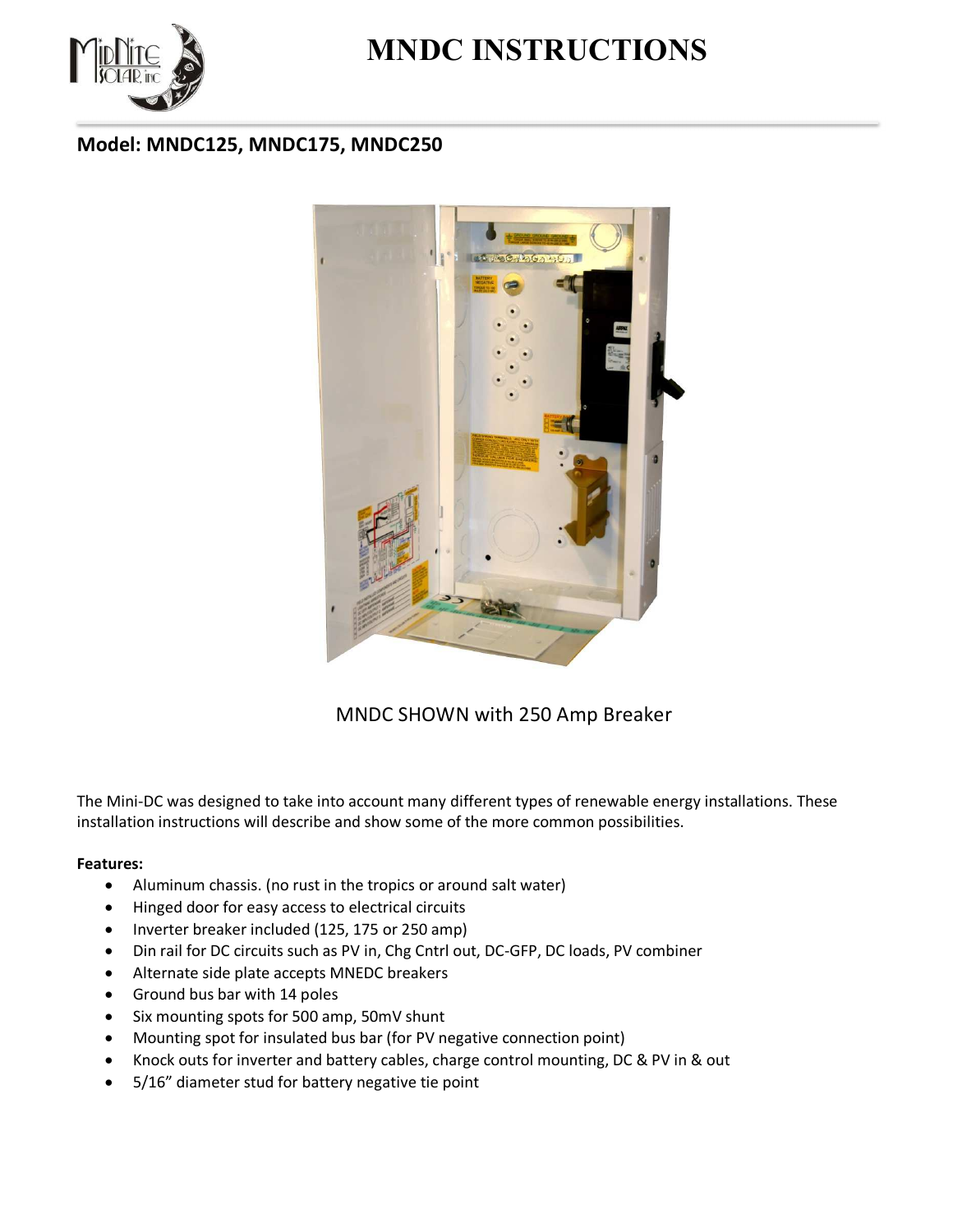# **IMPORTANT SAFETY INSTRUCTIONS**

**SAVE THESE INSTRUCTIONS** - These instructions contain important safety and operating instructions for the MidNite Solar DC Disconnect models MNDC125, MNDC175 and MNDC250 for residential and commercial applications.

If you do not fully understand any of the concepts, terminology, or hazards outlined in these instructions, please refer installation to a qualified dealer, electrician or installer. These instructions are not meant to be a complete explanation of a renewable energy system.

#### **GENERAL PRECAUTIONS**

WORKING WITH OR IN THE VICINITY OF A LEAD ACID BATTERY, SEALED OR VENTED IS DANGEROUS. VENTED BATTERIES GENERATE EXPLOSIVE GASES DURING NORMAL OPERATION. FOR THIS REASON, IT IS VERY IMPORTANT THAT BEFORE SERVICING EQUIPMENT IN THE VICINITY OF LEAD-ACID BATTERIES, YOU REVIEW AND FOLLOW THESE INSTRUCTIONS CAREFULLY.

If service or repair should become necessary, contact MidNite solar Inc. Improper servicing may result in a risk of shock, fire or explosion. To reduce these risks, disconnect all wiring before attempting any maintenance or cleaning. Turning off the inverter will not reduce these risks. Solar modules produce power when exposed to light. When it is not possible to disconnect the power coming from the Photovoltaics by an external means such as a combiner, cover the modules with an opaque material before servicing any connected equipment.

Never attempt to charge a frozen battery.

When it is necessary to remove a battery, make sure that the battery bank disconnect breaker is in the off position and that the PV breakers, grid breakers and any other sources of power to the inverter are in the off position. Then remove the negative terminal from the battery first.

To reduce risk of battery explosion follow these instructions and those published by the battery manufacturer as well as the manufacturer of any additional equipment used in the vicinity of the batteries. Before installing the battery enclosure, read all instructions and cautionary markings in or on any connected electrical equipment.

Avoid producing sparks in the vicinity of the batteries when using vented batteries. Provide ventilation to clear the area of explosive gases. Sealed AGM and Gel batteries do not under normal conditions create explosive gases. Be especially cautious when using metal tools. Dropping a metal tool onto batteries can short circuit them. The resulting spark can lead to personal injury or damage to the equipment. Provide ventilation to outdoors from the battery compartment when installing vented batteries such as golf cart T-105 batteries. The addition of a spill tray is also a good idea.

Clean all battery terminals. Very high currents are drawn from the batteries; even a small amount of electrical resistance can result in overheating, poor performance, premature failure or even fire.

Have plenty of fresh water and soap nearby in case battery acid contacts skin, clothing or eyes. Wear complete eye and clothing protection. Always avoid touching eyes while working near batteries. If battery acid or battery terminal corrosion contacts skin or clothing, wash immediately with soap and water. If acid enters the eyes, immediately flood with cool running water for at least 15 minutes and get medical attention immediately. Baking soda neutralizes battery acid electrolyte. Keep a supply near the batteries.

Do not work alone. Someone should be in the range of your voice or close enough to come to your aid when you work with or near electrical equipment.

Remove rings, bracelets, necklaces, watches etc. when working with batteries, photovoltaic modules or other electrical equipment. Power from an illuminated photovoltaic array makes a very effective arc welder with dire consequences if one of the welded pieces is on your person.

To reduce the risk of injury, connect only deep cycle lead acid type rechargeable batteries. Other types of batteries may leak or burst, causing personal injury or damage.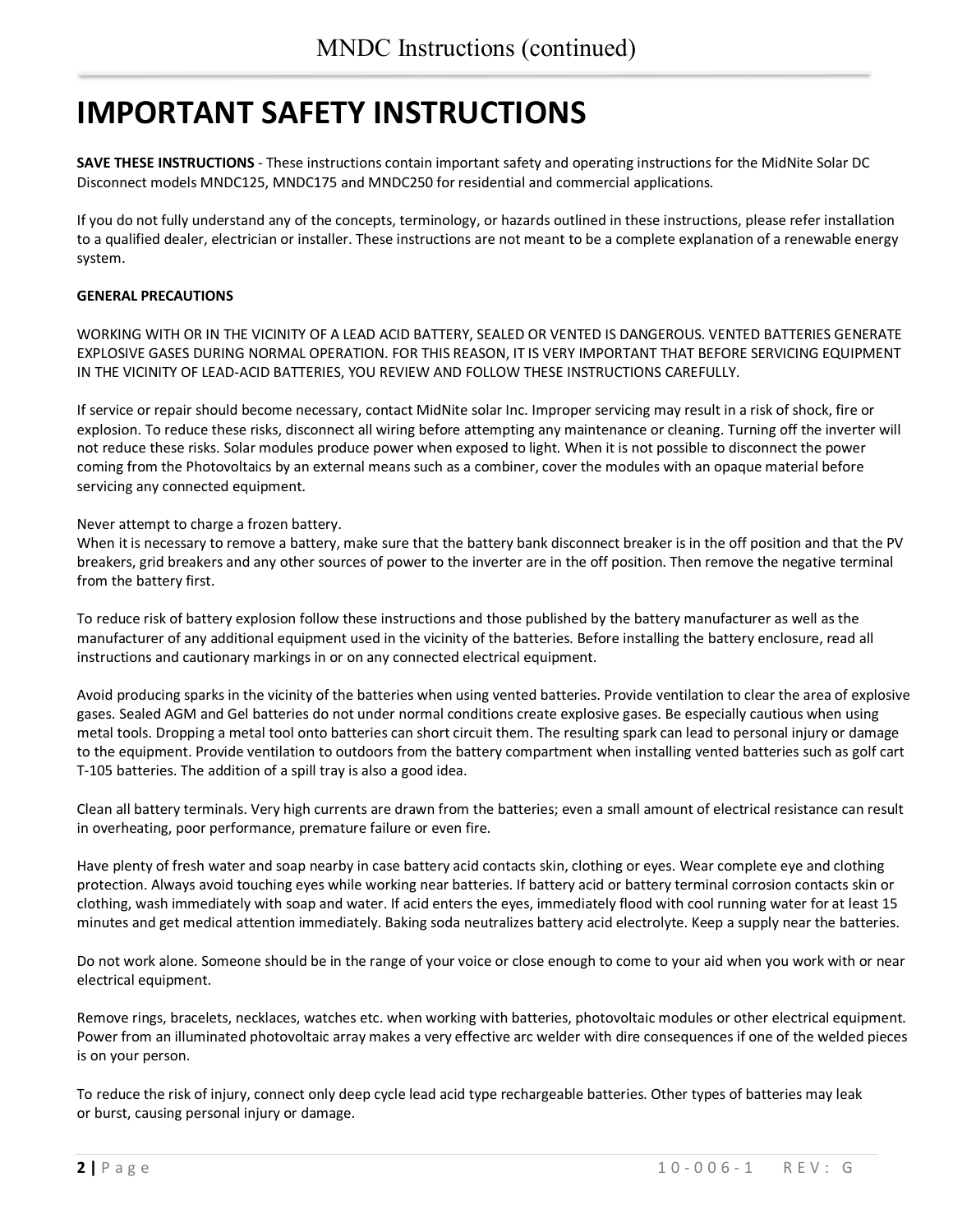# **INSTALLATION:**

Select a suitable location and secure the MNDC to the wall with appropriate hardware, screws, wall anchors etc. There are four mounting locations, one near each corner. The dimensioned drawing below shows mounting hole locations. Use a minimum of #10 hardware. Ensure that the hardware goes into a solid surface such as a stud or plywood. Properly sized wall anchors may be used as well.

If stacking two systems vertically, mount the top of the upper unit as shown at about 64-68 inches off the floor. Make sure the breakers fall within the NEC guidelines for height, (lowest and highest allowable).

The MNDC is a type 1 enclosure and should be installed indoors in a dry location.



The bottom surface is normally where the battery cables will enter. The 1" knockout can be increased in size to accommodate a second 2" conduit opening if required. This is one way to hook up to a Trace or Xantrex DR Series conduit box.

**Important! Installation note:** All panels are indoor rated and should not be placed outside. The wall must have suitable clearance to open the door. It must also have adequate clearance to operate the breakers and outlets that protrude out the sides. The NEC requires 30" clear on the wall. The panel may be located anywhere within this 30 inches, however make sure you have sufficient room to the side to operate the circuit breakers. Some panel installations may have circuit breakers on both sides. The NEC also requires 36 inches free and clear of obstructions in front of the panel. The 36" clear area in front of all electrical panels is to provide a space to fall back into in case of electrical shock.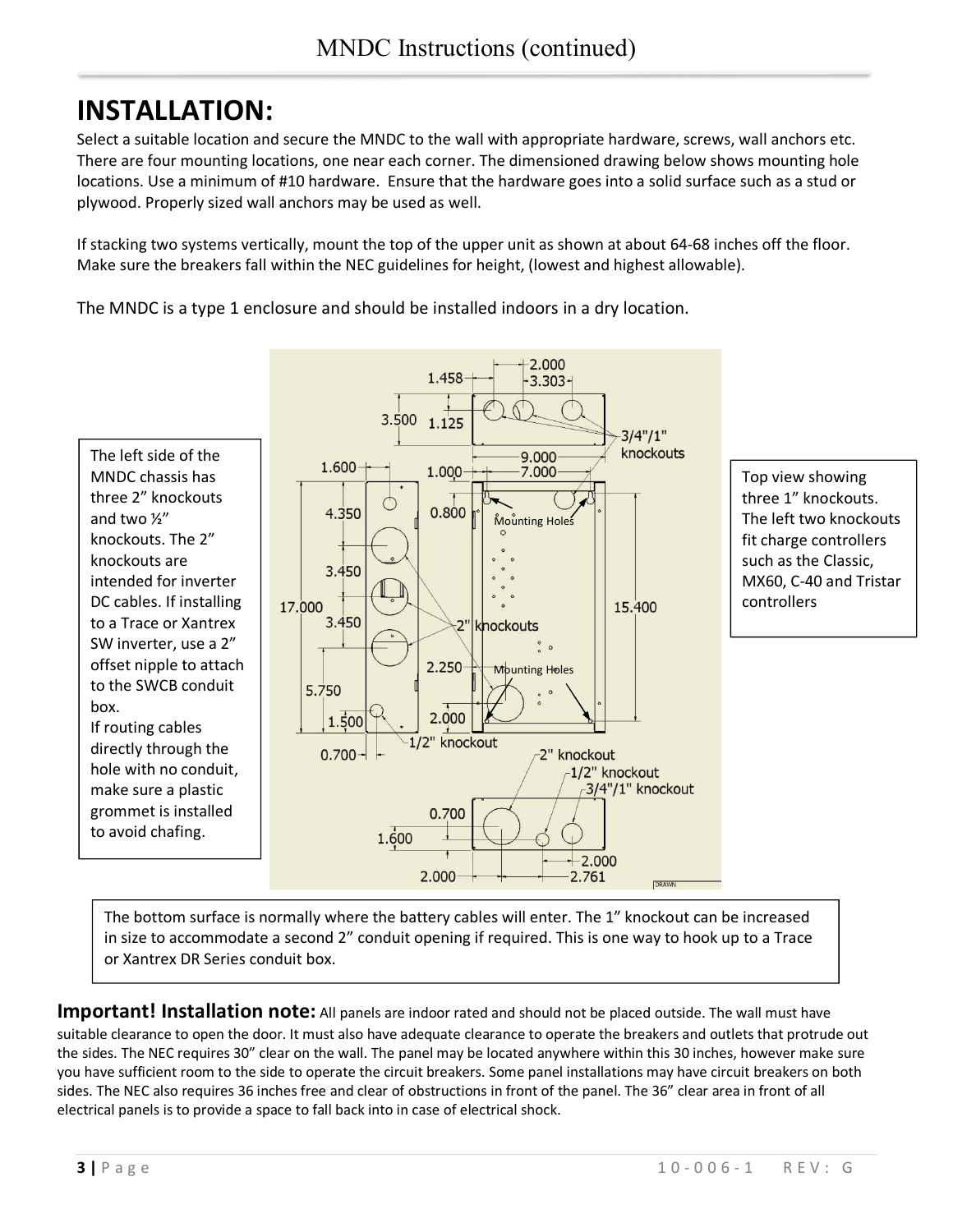## **Wiring the MNDC:**

### **Wire type**

Due to the small size of this box and limited wire bending room, it is required that the super flexible type battery cable be utilized. Cobra Cable X-Flex is one approved type of cable. Welding cable although not listed for use in residential wiring will also meet the flexibility requirement. Wiring for the din rail mount breakers such as 6AWG for PV circuits may be the stiff THHN or similar type of wire.



**Wiring diagram supplied on the door of MNDC** 

#### **Grounding**

There are various ground circuits that need to be considered in the renewable energy system. The MNDC chassis should be grounded to your earth ground rod through a 6AWG wire connected to the ground bus bar located in the top left section of the MNDC chassis. The MNDC ground bus bar will then become your primary system DC ground. The ground bus bar is also where DC surge suppressors like the MNSPD get grounded. It is advisable to use one of the  $\frac{y}{z}$  conduit knockouts to mount a DC lightning arrestor to the MNDC box. It is also common to have a DC lightning arrestor out at the PV Panels that are grounded through their own ground rod. In dry climates it is advisable to also run a ground wire from the PV panels to the MNDC ground. The MNDC ground bus bar is an ideal place to ground a DC-GFP when installed as well as the inverter chassis and the charge control chassis. Do the grounds first since they normally lie in the bottom of the chassis.



#### **Battery Negative connection**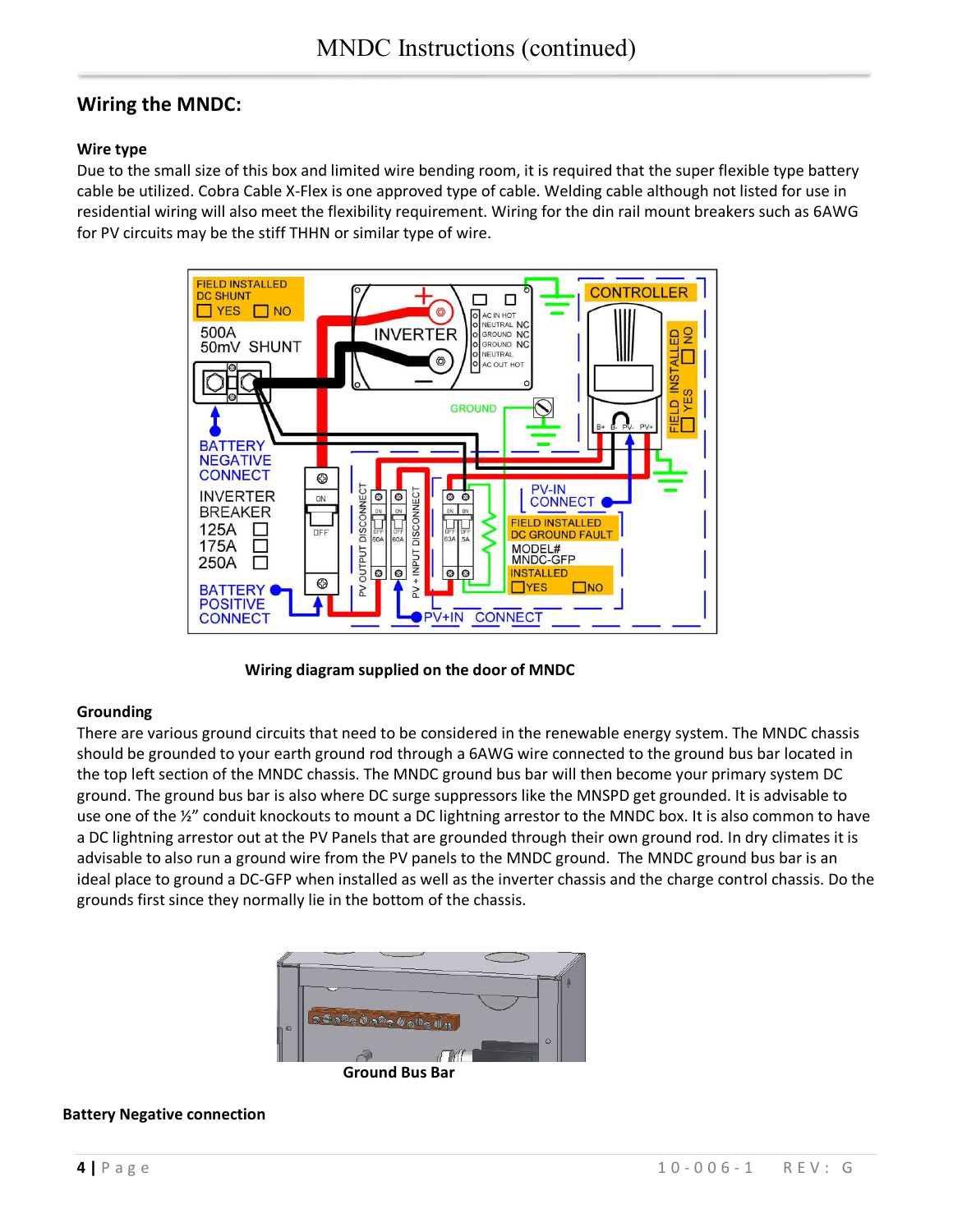The wiring diagram shows a 500 amp shunt. The voltage drop across the shunt is used to aid in calculating battery state of charge. The shunt does not ground the battery negative circuit. If this shunt is not installed, then you may use the 5/16" stud directly above the shunt area as a battery negative tie point. Using this tie point will ground the battery negative to the chassis. Grounding the battery negative is not allowed when employing a DC-GFP device. The inverter side of the shunt or the 5/16" stud are also an ideal tie point for PV negative or other DC negative circuits.

#### **Battery Positive connections**

DC positive from the battery bank connects to the lower section of the large DC inverter breaker. The lower inverter breaker stud is also the common point for connection of additional DC circuits such as from the output of a charge controller. Do not connect other charging sources to the top of the inverter breaker as this would apply power to the inverter even when the inverter breaker is turned off. The top section of the inverter breaker connects to the inverter positive battery terminal post. The photo on page 6 shows the inverter breaker wired with an additional charging source connected to the bottom section of the breaker.

Battery status monitor systems such as the Trimetric, E-Meter, and Trace Meter etc. are available with or without the 500 amp 50mV shunt. The MNDC does not come with this shunt, so you will need to order the shunt.



**Shunt mounted horizontal on bottom dimples Shunt mounted vertical on bottom dimples** 



 **5/16" stud for battery negative tie point** 



The hardware kit bag contains a 5/16" kepnut for use with this grounding battery negative stud.



#### **Optional Accessory:** Whiz Bang Jr.

shunt. This allows for EndAmps to function based The Whiz Bang Jr is a current sense module that attaches to the standard 50mv / 500A Shunt (Sold separately) and wires into the Classic or KID Charge controllers to give Amperage readings from the on System amps or Classic amps and more. Refer to the documentation that came with the Whiz Bang Jr or visit us online at www.midnitesolar.com for more information.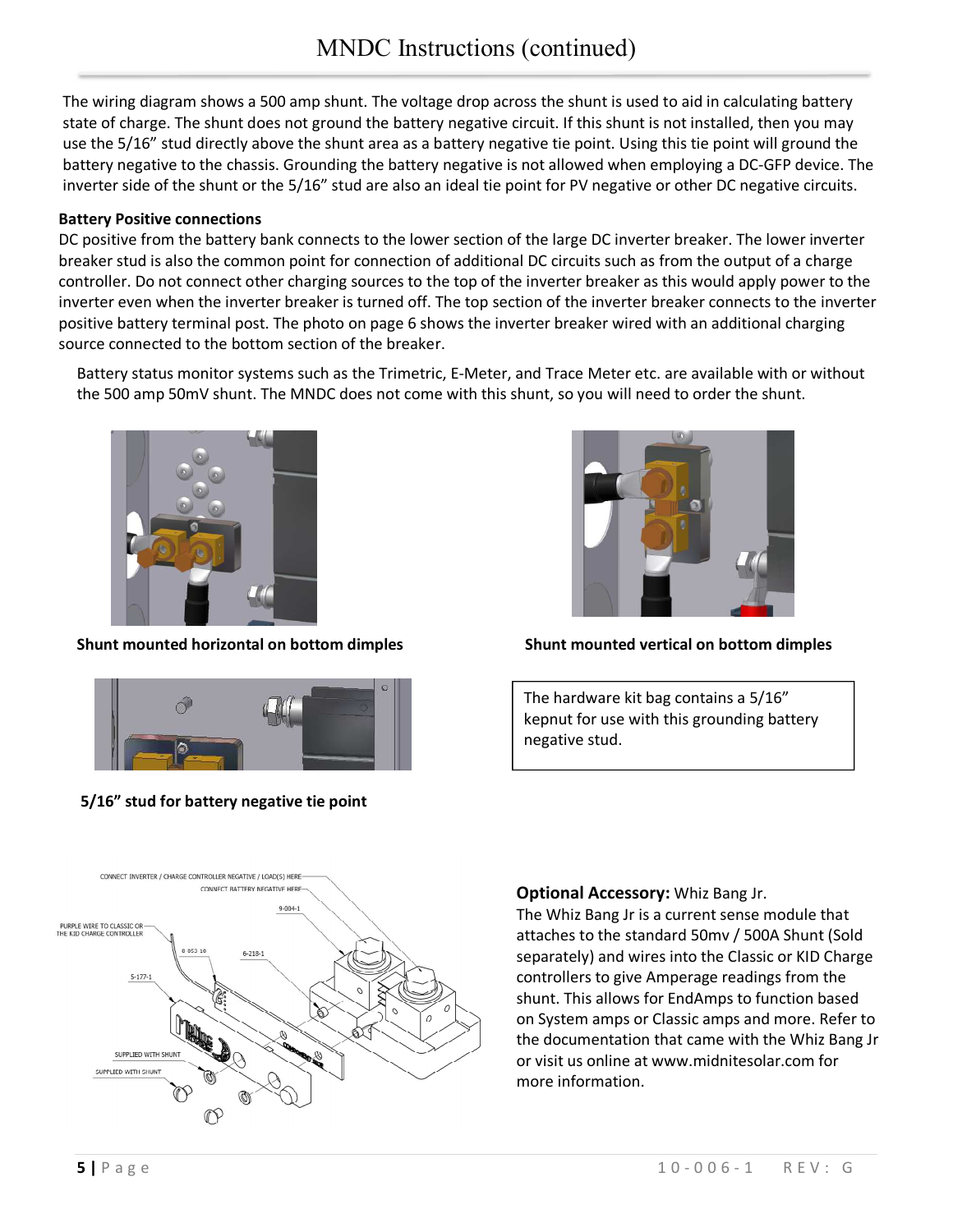

 **Battery Positive connections and shunt wiring** 

Note the 6AWG wire connected to the lower section of the inverter battery breaker. This comes from the output breaker from a charge controller.

The inverter negative shunt connection has the corresponding negative circuit from the charge controller and negative from the DC-GFP.



 **Wire exit to inverter** 



**Din Rail mounted breakers** 

There are three 2" conduit knock outs for inverter wire exit. Carefully analyze the possible wire exit paths to the inverter. Six different shunt placement options have been provided in order to better accommodate a wide range of inverter options. Cables may also exit the bottom in order to reach an inverter not mounted to the left of the MNDC enclosure.

Din Rail mount breakers shown are for a solar charge controller and a DC-GFP.

PV in is entering the MNDC from the bottom in this photo.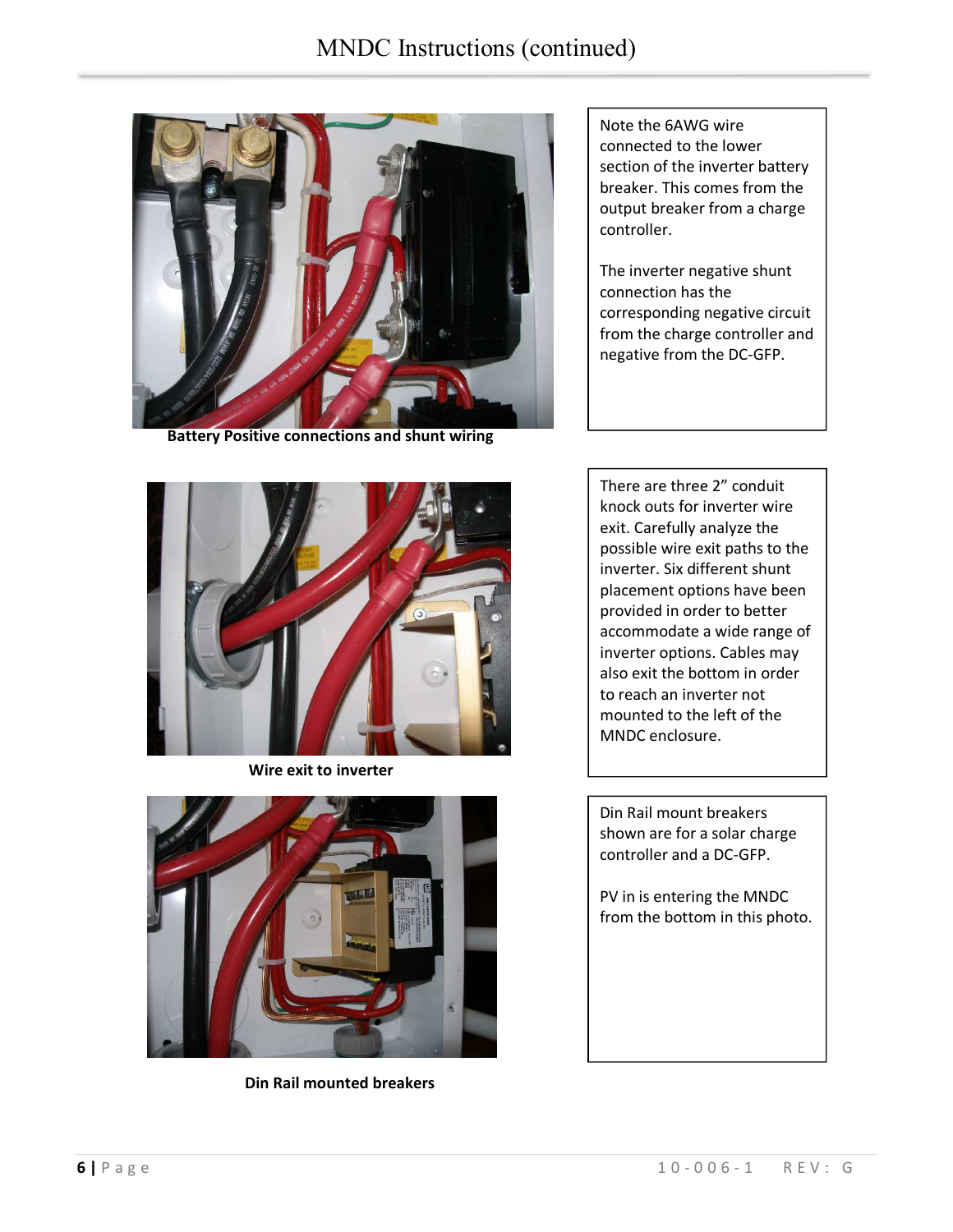

 **Panel mount Breakers and Cover**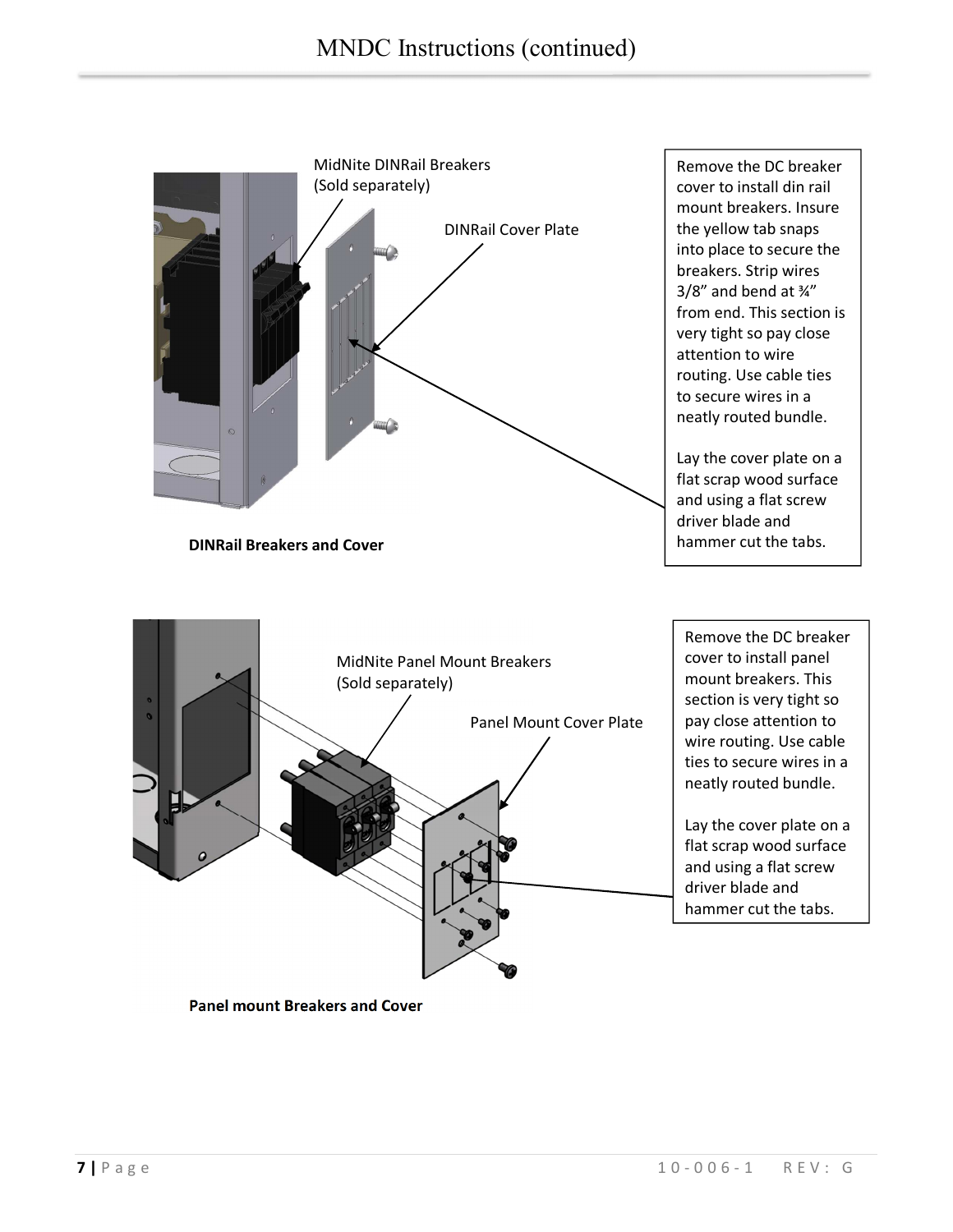

 **MNDC with Classic fully wired** 



 **MNDC uses for various different inverter installations.** 



 Need more help? Want to watch someone install one? MidNite Solar's PowerTime videos can amuse and enlighten. http://www.midnitesolar.com/videoDisplay.php



#### **Are you protected from surges?**

The MidNite Solar Surge Protector Device (MNSPD) is a Type 1 device per UL1449 rev3. It is designed for both AC and DC systems and provides protection to service panels, load centers or where the SPD is directly connected to the electronic device requiring protection.

Sold separately. But a really good idea.

### **MNSPD** Surge Protective Device